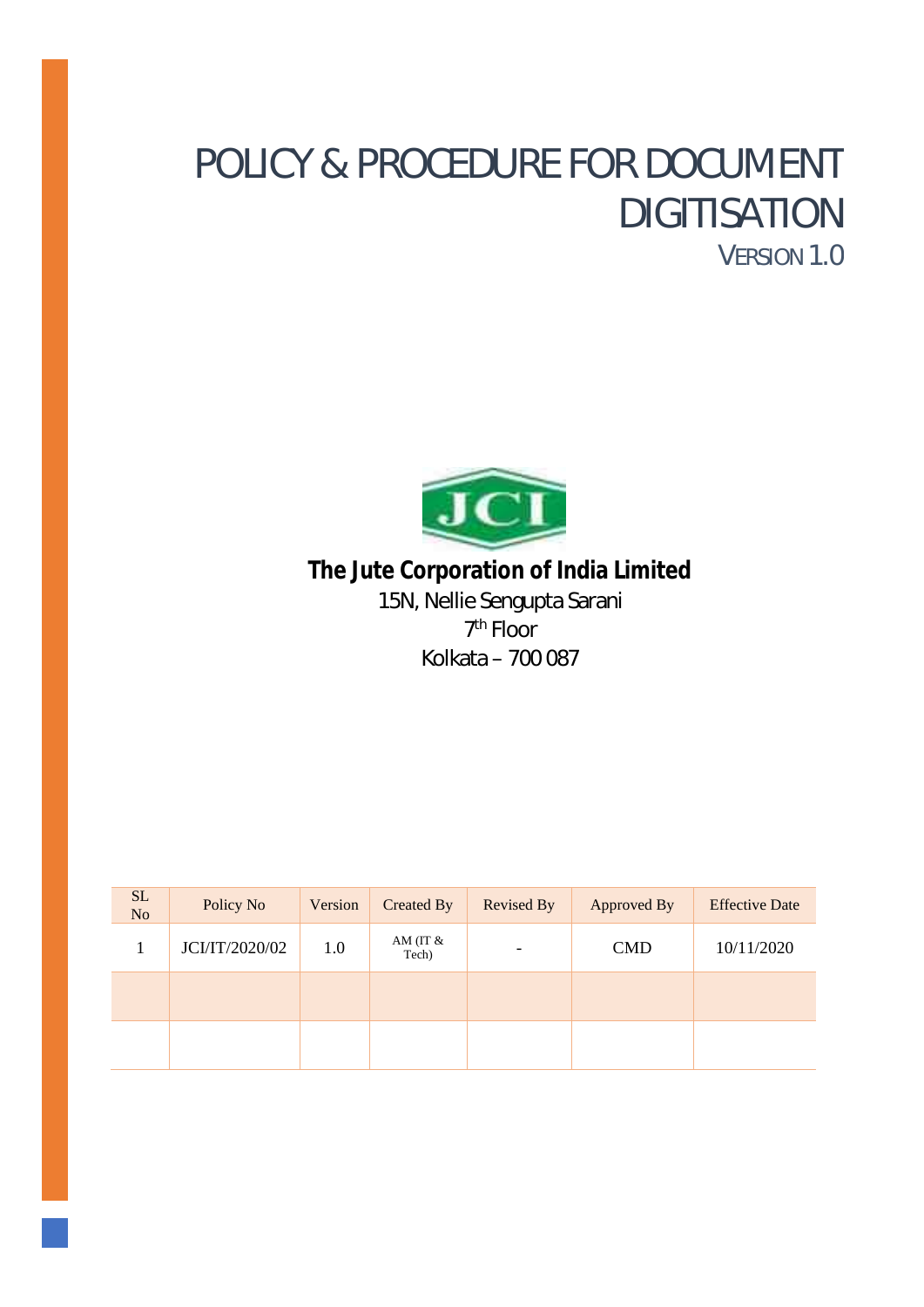# **1. Digitisation Process**

# **Digitisation Process comprises of following steps:**

- 1.1 Collect and prepare the documents
- 1.2 Mode for Scanning
- 1.3 Scanning specifications & format
- 1.4 Storage of the scanned documents
- 1.5 Post-Scanning

# **1.1 Collect and prepare the documents**

The documents identified by individual units are collected. The involvement of the Section concerned is considered important as the knowledge of the files, documents will be required. The necessary signoff needs to be provided by the Digitisation Coordinator on the number of Files and Documents received. The documents are:

- Documents must be carefully separated. If stapled, pins need to be carefully extracted. Page separators or post-it notes can be placed for separating the categories.
- Any external annexure like photographs is to be fixed carefully and neatly, if required with glue.
- Proper Dusting of the document Dust may affect the quality of the image.
- Ironing and Smoothening of the document this is done in the case of documents that are folded at the edges.
- Page Numbering-Each page of the document is numbered on the corner. This helps in maintaining the count and also in avoiding any misplaced sheets of any document during the course of file movement.
- Clip the document set.

# **Important Points:**

- $\checkmark$  Make sure that the scanned documents are readable.
- $\checkmark$  Collect the originals from the scanner, collate and clip the documents once again.
- $\checkmark$  All the physical records (per connection) shall be bound in a file. The file should have the details of the content and a unique identifier on the top of the file to help faster retrieval.
- $\checkmark$  If DPI (Dots per Inch) is more, the photo is sharp but the size of the file is more.
- $\checkmark$  If DPI is less, the photo is dull but the size of the file is less.

# **1.2 Mode for Scanning**

There are various modes and options are available for scanning files and records. Depending on the contents and complexity of the file, it can be scanned as a single pdf or each page can be scanned in the file as a separate pdf. The different methods can be applied to different components of the same file as well. For example, all correspondences may be broken into logical sections and scanned such that there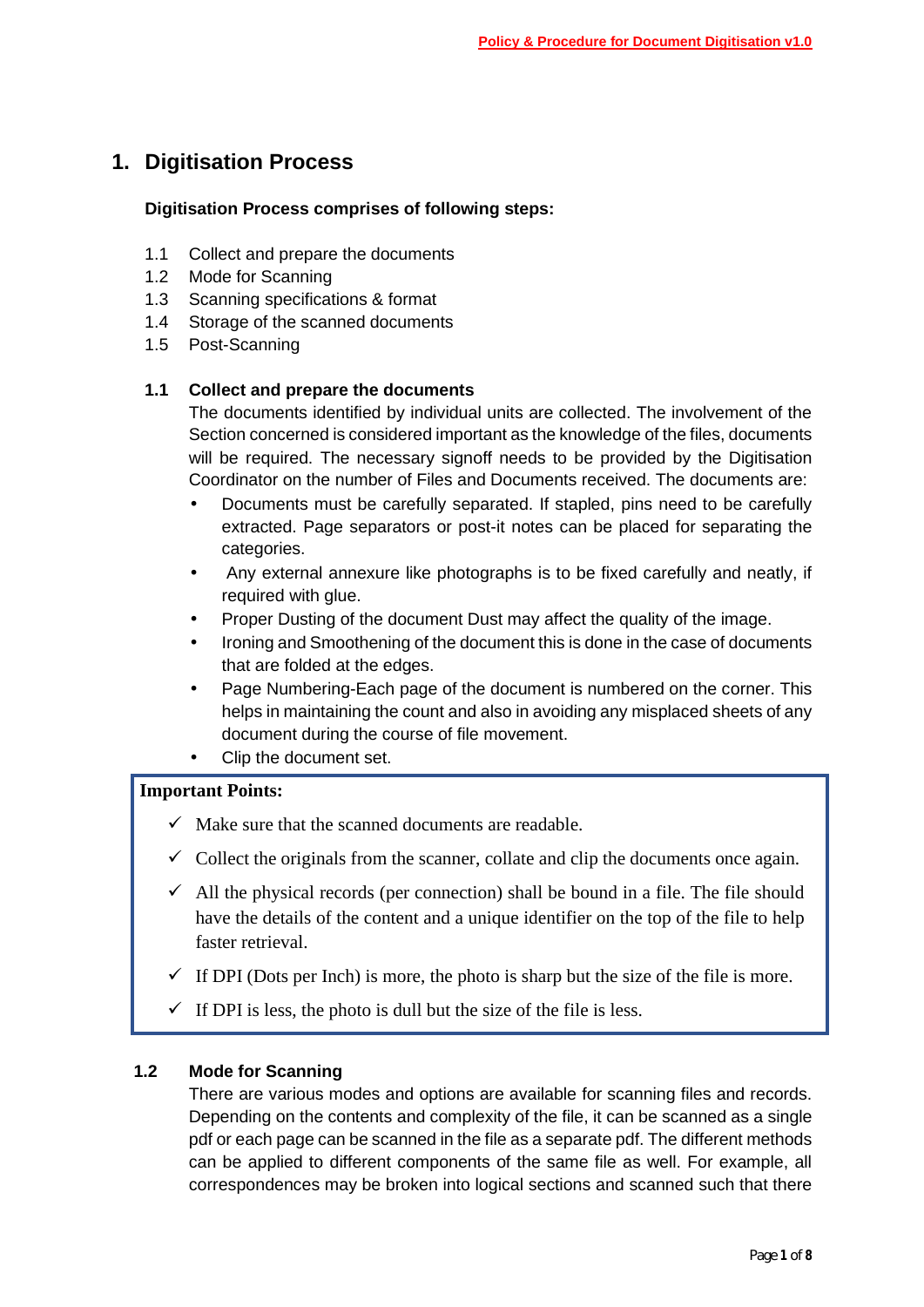is one pdf for each section. At the same time, notes in the file can be scanned page by page as each note is a significant component of a file.

The contents of an active file, i.e., Correspondences, Notes, Issues, DFAs, etc, may be scanned in either of the two ways:

- **i. Page-by-page:** Each correspondence is scanned as a separate image and a separate pdf file. This is more time consuming but leads to easier indexing of the images.
- **ii. Bulk Scanning:** All documents are scanned into the same image and the same file. In this case each page needs to be identified and indexed separately as per its type and use.



**Mode of Scanning**

Closed files can be digitised in the same way that active files are digitised with some differences in scanning and indexing.

#### **1.3 Scanning Specifications & Format**

| <b>Document Type/ Condition</b>        | <b>Color &amp; DPI</b>  |  |
|----------------------------------------|-------------------------|--|
| Regular text                           | 100 dpi B/W             |  |
| Text with images                       | 300 dpi Grayscale       |  |
| Very damaged /Tarnished/Clouded        | 450 dpi B/W             |  |
| Seriously damaged / Tarnished/ Clouded | 600 dpi B/W             |  |
| Documents with Photograph              | 600 dpi Grayscale/Color |  |

The choice of storage format for electronic documents can have significant and farreaching consequences.

#### **1.4 Entry of the Metadata**

The required metadata is entered against each document. The indicative metadata is as follows:

| <b>Active Files</b> | <b>Closed Files</b> | <b>Recorded files</b> |
|---------------------|---------------------|-----------------------|
| $\bullet$ File no.  | ∙ File no.          | • File no.            |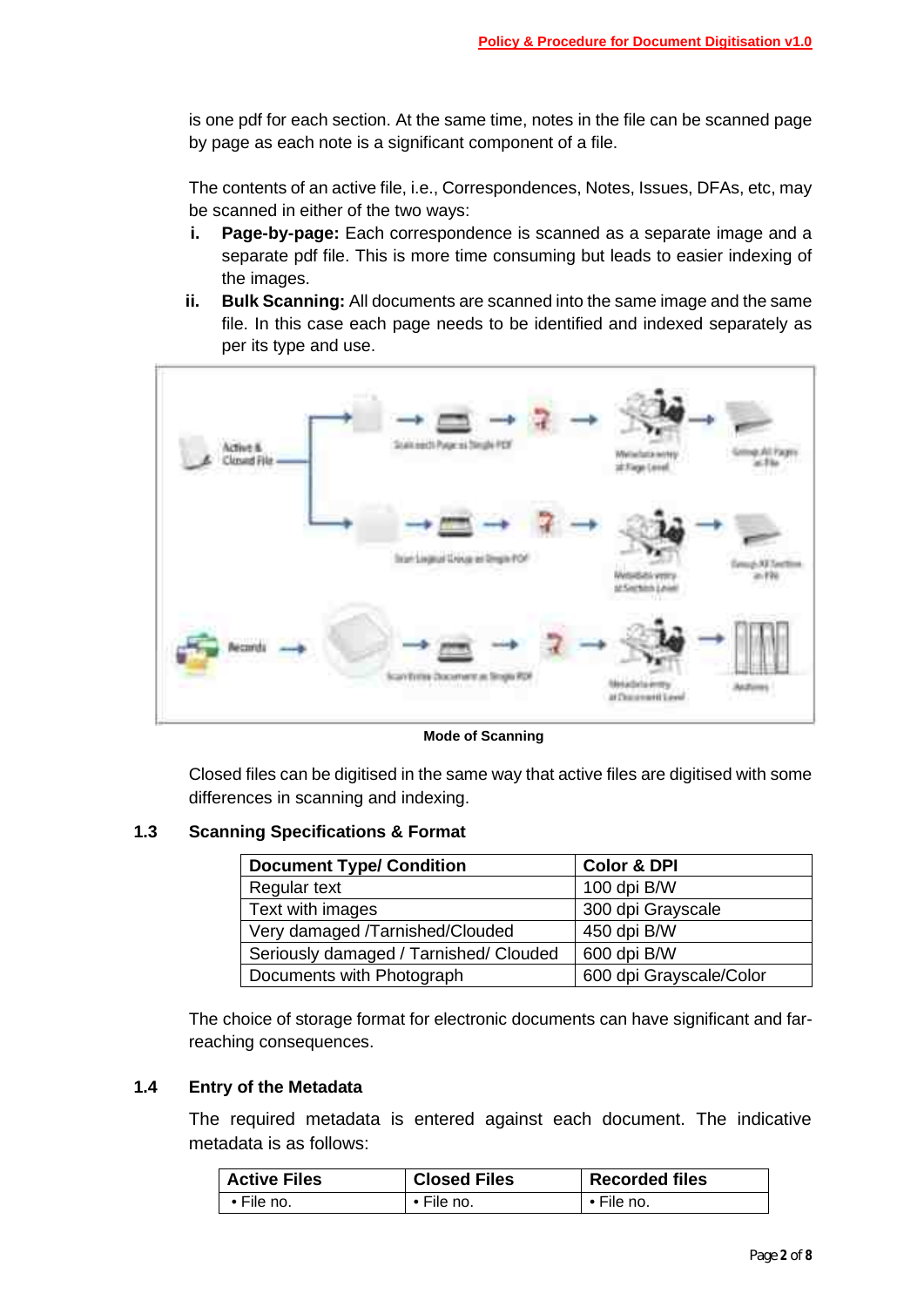| • Subject Description  | • Subject Description  | • Subject Description  |
|------------------------|------------------------|------------------------|
| • Subject Category     | • Subject Category     | • Subject Category     |
| • Subject Sub Category | • Subject Sub Category | • Subject Sub Category |
| • Language             | • Language             | • Language             |
| $\bullet$ Remarks      | $\bullet$ Remarks      | $\bullet$ Remarks      |
| • Previous Reference   | • Previous Reference   | • Previous Reference   |
| • Next Reference       | • Next Reference       | • Next Reference       |
| • Created On           | • Next Reference       | • Next Reference       |
|                        | • Created On           | • Created On           |
|                        | • Closed by            | • Closed by            |
|                        | • Closed On            | • Closed On            |
|                        | • Closing Remarks      | • Closing Remarks      |
|                        |                        | • Recorded by          |
|                        |                        | • Recorded On          |
|                        |                        | • Recording Remarks    |

# **1.5 Storing the scanned documents**

#### **Temporary**

- Scanned copies of Notings are saved in the Notings folder under the eFile folder.
- Scanned copies of correspondences are saved in the Correspondence folder under the eFile folder.



### **Permanent**

Once the physical files have successfully been scanned and indexed, their storage must be done effectively so that it is linked with the corresponding eFile. The eFile number must be clearly mentioned on the physical file at the right-hand corner and the physical file can be stored in the following manner:

- A record room must be assigned in the section where the file is to be stored.
- Staff must be clearly assigned responsible for lock & key to the record room. In case of confidential files, separate lockers must be assigned for each file (these lockers could be placed in the office of the concerned officers) whose lock & key will be assigned to the officer to whom the file is addressed.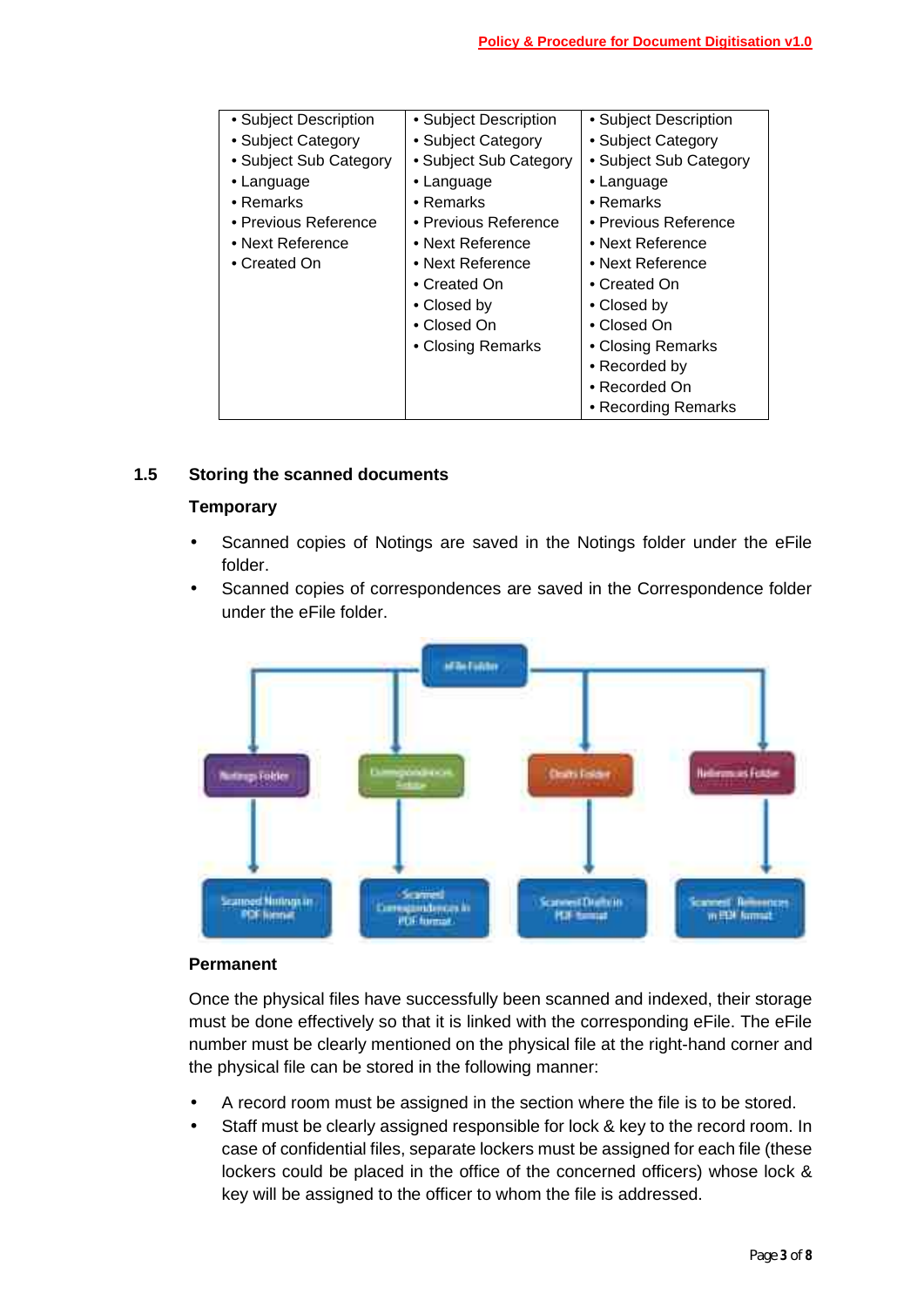- Care must be taken to clearly label the physical files in serial order or through some other customized labelling convention so that they can be clearly linked to the eFiles.
- A register must be maintained for tracking the issuance and return of these physical files. Each time the physical file is issued and returned; an entry must be logged in the register.

Accurate labelling of stored files is critical for the success of the digitisation process as active physical files should be readily available for reference from time to time.

#### **1.6 Post-Scanning**

#### **Processing & Quality Control**

The scanned images need to be processed for removal of punch holes and shadows, checking of pixilation, sharpness and skew etc. A combination of automatic/ manual processing using image enhancement software and experts can be used for processing and Quality Assurance of the scanned image.

#### **Indexing**

Indexing is one of the most critical steps of the digitisation process as it establishes the identity of the scanned files so that it can be referenced/ linked and retrieved with ease at a later stage. Indexing provides each document with a unique identity. Indexing can be of two types:

- Metadata Indexing: Indexing if done only on the metadata parameters.
- OCR (Optical Character Recognition) indexing.

It is a comprehensive content-based indexing method which reads and indexes the contents of each page.

#### **Final QC and Security**

The scanned images along with the indexed data are put through a final Quality Check. All scanned files must conform to the digitisation guidelines being followed in the process and should contain the minimum amount of metadata defined for the set of documents.

- Check the first and last page of the scanned output.
- Total Number of pages of scanned output to be verified against the number of pages in the original document.
- Clarity in output and completeness with respect to the contents in the scanned output.

Physical files can go through multiple iterations at multiple locations/users. In the absence of appropriate safeguards, it is relatively easy to alter or delete them, intentionally or unintentionally. Alterations to electronic files can be virtually undetectable, undermining their evidential value as files.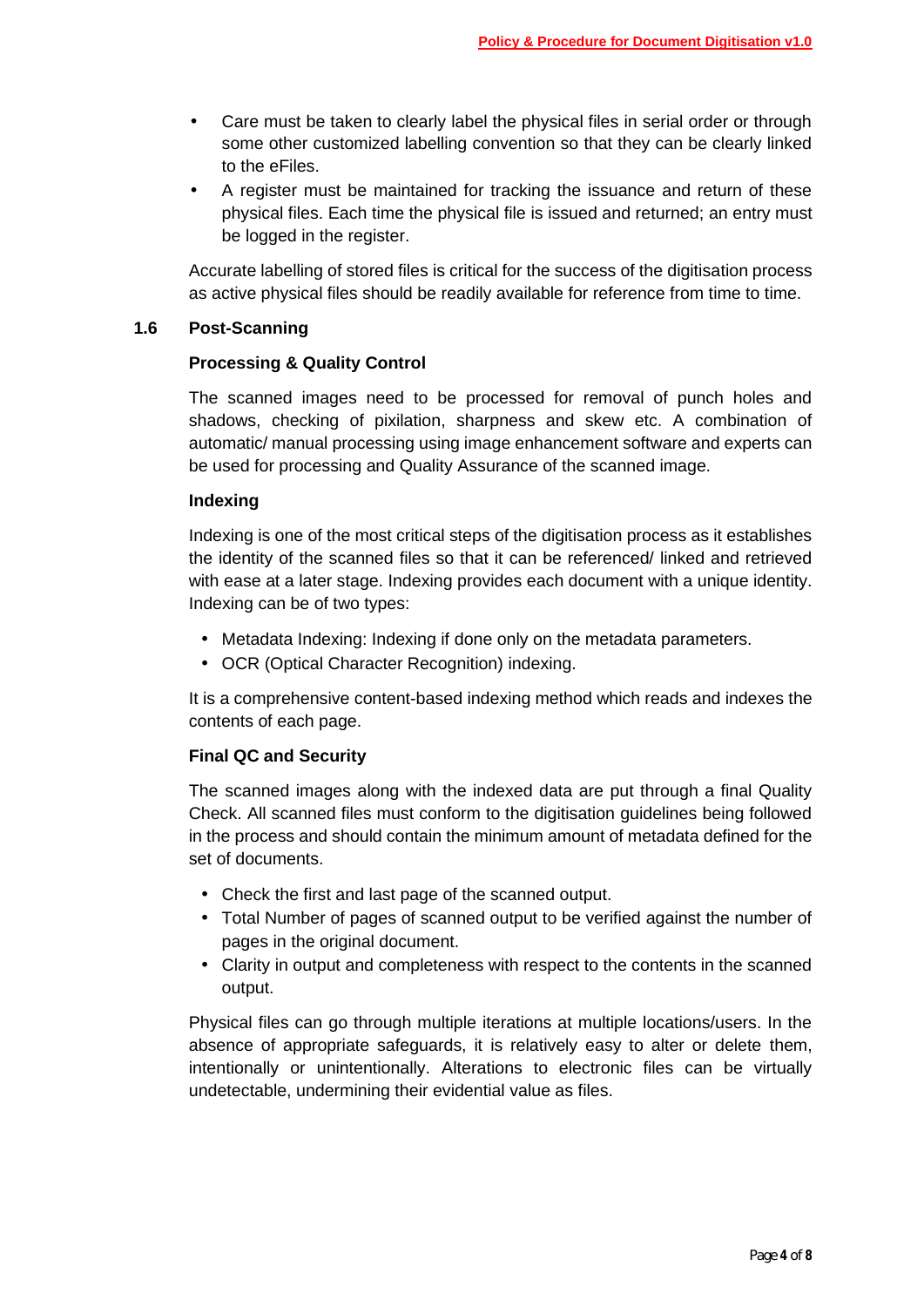# **2. Guidelines, Standards & Procedures**

Guidelines, Standards and Procedures for managing digital records are an important element of the Strategy framework. It aims to define the organization's approach to managing digital records and provide the necessary senior management authority for the implementation of the framework. Procedures outline how the guidelines and Standards will be implemented.

### **2.1 Guidelines for Metadata**

Metadata is the data describing the context, content and structure of records and their management over time. It allows users to control, manage, understand and search records over time through a set of pre-defined parameters that can be captured for every scanned document. Structured and comprehensive metadata captured can help to:

- Identify, authenticate, and categorise the records.
- Enabling topic-based references and retrieval of specific files/ records.
- Ensure accessibility and accountability of files/ records by defining the access privilege metadata.

Metadata can be of various types depending on the level of information to be captured and the intended use and can be classified as follows:

Regular metadata – contains information about the contents of the file

- the title of a record.
- the subject it covers.
- its format.
- the date of Creation of record.
- history.
- details of its disposal.
- keyword must also be captured while preparing metadata.

Administrative metadata contains information such as sender address and location of scanning

Structural metadata contains information pertaining to the structure of the file/ document such as size of page, type of document etc.

For appropriate creation and maintenance of metadata, it is important to consider the various types of files/records that are used in the departments/ministries.

Guidelines and procedures that may be employed are:

- identify the metadata elements to be captured.
- establish when and how metadata is to be captured.
- ensure that the metadata needs to be retained.
- detail the need to store metadata along with the scanned record to maintain the linkages.
- assign roles and responsibilities for capturing and managing metadata.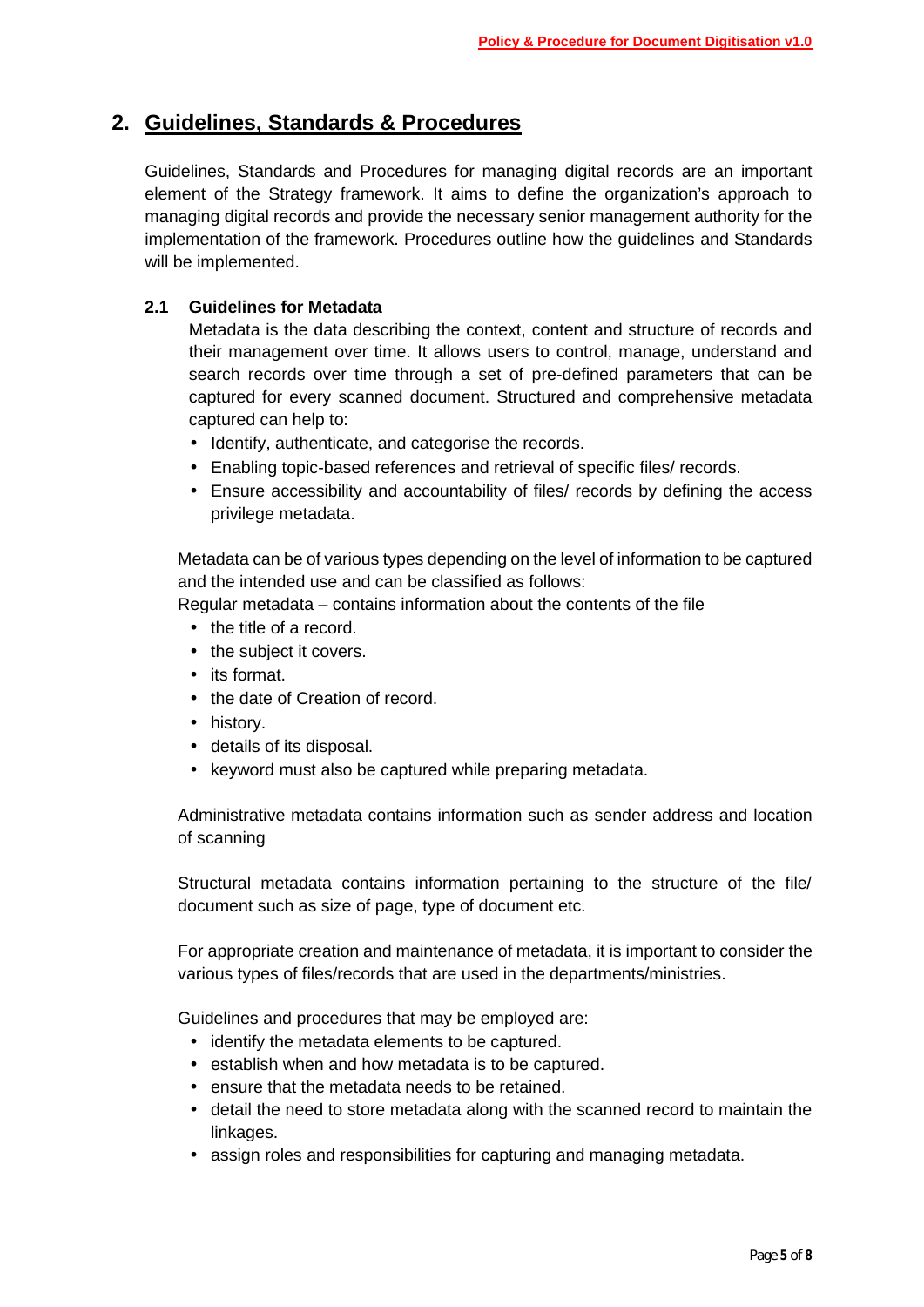### **2.2 Guidelines for Storage and Storage format**

Guidelines for storing the scanned files need to be evolved. For active files, the storage can be in the respective client system of the user who is performing the scanning as these are normally migrated using the Migration Module. For files that are identified to be outsourced, the storage can be on a Central File Server identified by the department so that systematic and periodic back up can be taken. Accurate labelling of stored files is critical for the success of the digitisation process as active physical files should be readily available for reference from time to time.

Open Standards Storage format is to be adopted for storage. Technology Standards prescribed for eGovernance as per the eGovernance Standards and Digital preservation policy is to be followed.



# **2.3 Guidelines for Maintaining Quality Control**

**Quality Control Process**

Most software and hardware that will be used in a digitisation program will provide a range of variable parameters such as image resolution and output file format, and informed choices need to be made on each of these.

#### **Bit depth**

The nature of the documents being digitised should be the main factor for the bit depth used in the images produced. Capturing a document at a bit depth which is lower than recommended will possibly result in an image that is visibly different from the original record. In some situations, this visible difference and loss of information will be acceptable. For example: when digitising a document with black and white content, but a coloured letterhead, the loss of colour in the letterhead may be acceptable. Choosing a higher than recommended colour depth, such as 24-bit colour for a black and white document, will not provide any benefits, but will result in an increase in the file size of the image produced and may even introduce small areas of extra colours not present in the original document.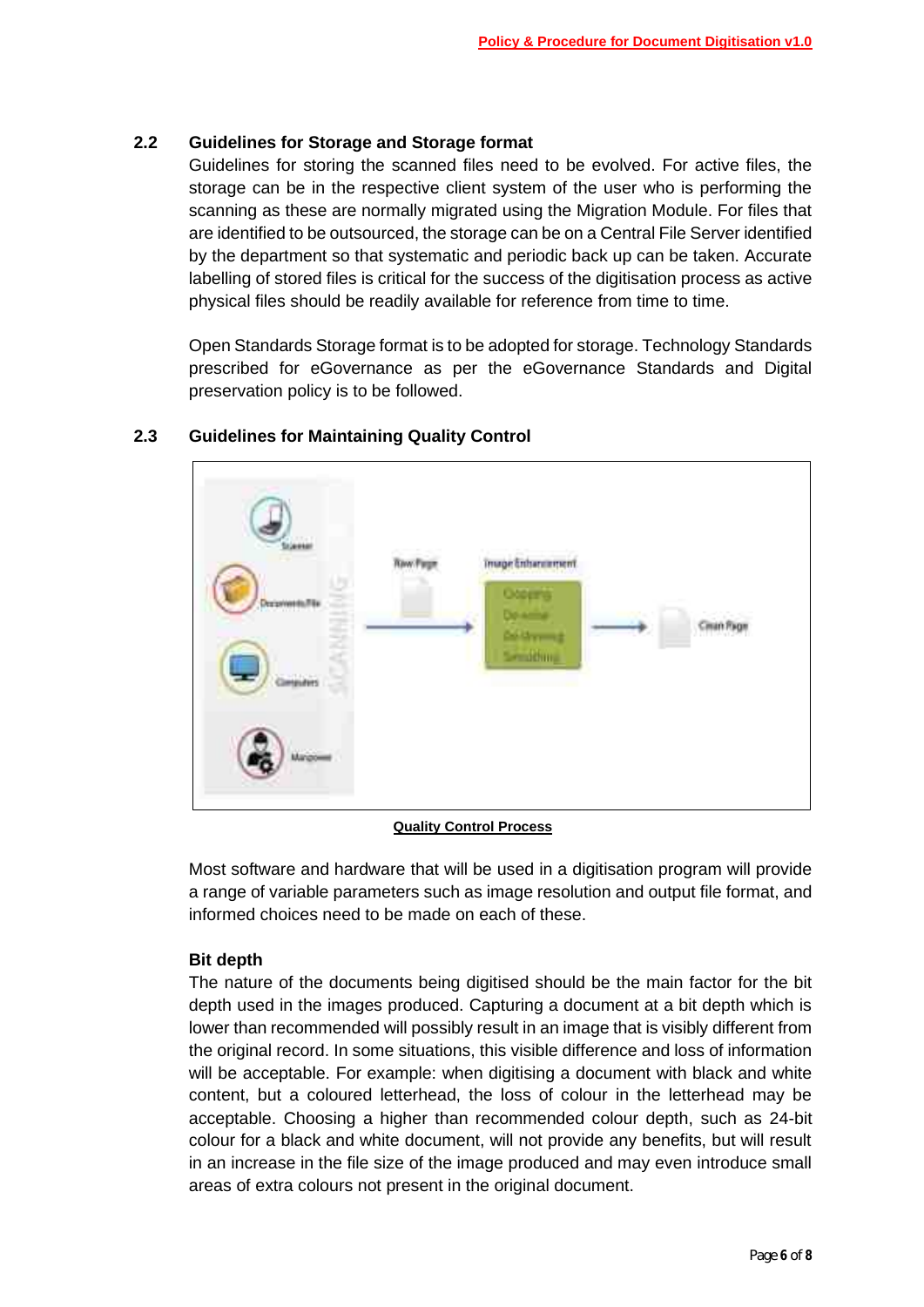As is the case when determining the resolution to use, the mode of use of the digital images should be considered when deciding upon an appropriate bit-depth. If imaged pages will most often be viewed on computer screens, the use of a higher than normal bit-depth may be warranted. Capturing a document that contains a watermark, highlighting, or hand written annotations into an image with low bit depth may cause text to be obscured leading to a loss of information.

#### **Capture Resolution**

As the resolution of an image cannot be increased beyond that at which it was originally digitised without recapture, it is crucial that an appropriate resolution is selected prior to image capture. Higher Pixels per Inch (PPI) settings will result in images which are able to contain more detail per inch while increasing the file size of the resultant image. It should also be noted increasing resolution beyond certain thresholds will not provide a more useful image with existing viewing and printing technology.

The time and effort required to locate a paper record, prepare it for scanning, and return it to storage need to be considered when determining what resolution will be used. Setting the resolution of the capture device at its highest level for the best possible quality is recommended to avoid the need to rescan the paper record.

#### **Compression and file size**

Some form of compression should be applied to digitised records to enable storage and access in an efficient manner.

- **Lossless compression** provides file size reduction while being able to reproduce an exact, true and accurate digital copy of the image created at time of digitisation. Wherever possible, lossless compression should be employed.
- **Lossy compression** is not suitable when original paper records are authorized for early disposal as the accuracy of the image may be called into question. However, when originals are being retained, the additional file size reduction that lossy compression provides can mean that a small, perhaps indistinguishable, loss of data may be acceptable for some file types. When employing lossy compression techniques, the resulting image should not appear noticeably different from the original paper record.

#### **Colour Management**

Colour management must begin with correct scanner operation and the time of capture so that the original scan is as accurate representation as possible. The aim point adjustments and white neutralization provide the starting point for good colour management. However additional steps must be taken to capture colour images that represent the original document well. When possible, the original document should be compared to the scanned image under controlled viewing conditions on a colour-controlled monitor. Using graphics processing software such as Photoshop, the image may be adjusted so that the colours are a close match. During production, the required adjustment may be noted and run as a batch process.